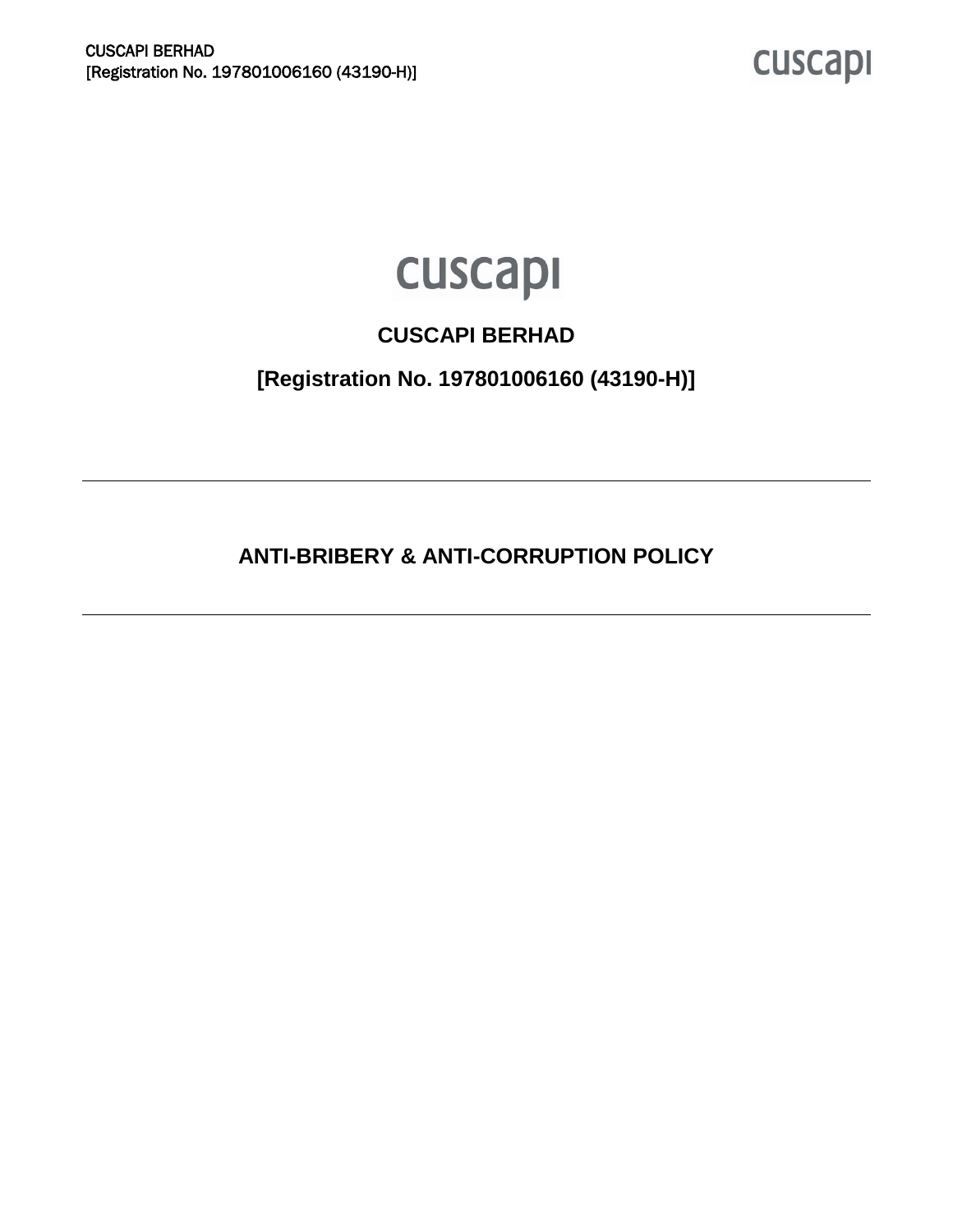#### ANTI-BRIBERY & ANTI-CORRUPTION POLICY

#### **1.** INTRODUCTION

CUSCAPI Berhad ("CUSCAPI" or the "Company") and its subsidiaries (the "Group" or "CUSCAPI" Group") is committed to conducting its business with integrity and in an ethical manner.

CUSCAPI has established this Anti-Bribery & Anti-Corruption Policy ("ABAC Policy" or this "Policy") to set out the Group's zero-tolerance stance against bribery and corruption in all forms.

This Policy should also be read together with other applicable policies and procedures of the Group.

#### **2.** SCOPE

- 2.1. This Policy applies to:
	- (a) Group's Directors and Employees (including permanent, temporary, full-time, part-time, probationary, contract employees, trainees and interns) ("Internal Stakeholders"); and
	- (b) any third parties performing service for or on behalf of the Group ("Business Associates"). They include but are not limited to, service providers, suppliers, business partners, joint venture entities and partners, associate companies, distributors, consultants, contractors, and agents.
- 2.2. Other external stakeholders who do not fall within the scope of **Paragraph 2.1** above, such as governments, government agencies, and customers, are advised to adhere to this Policy for all activities involving the Group.
- 2.3. This Policy shall apply to the Group's businesses and in all countries in which the Group has business activities.
- 2.4. In this Policy, the following definitions shall apply:
	- (i) "bribery" refers to the act of *corruptly* giving or receiving any gratification, including amongst others:
		- inducing or rewarding the improper performance of any party;
		- obtaining or retaining business or business advantage; and
		- influencing business decisions.
	- (ii) "gratification" shall have the meaning as defined in the Malaysian Anti-Corruption Commission Act 2009 ("MACC Act 2009"), i.e.:
		- (a) money, donation, gift, loan, fee, reward, valuable security, property or interest in the property is the property of any description whether movable or immovable, financial benefit, or any other similar advantage;
		- (b) any office, dignity, employment, contract of employment or services, and agreement to give employment or render services in any capacity;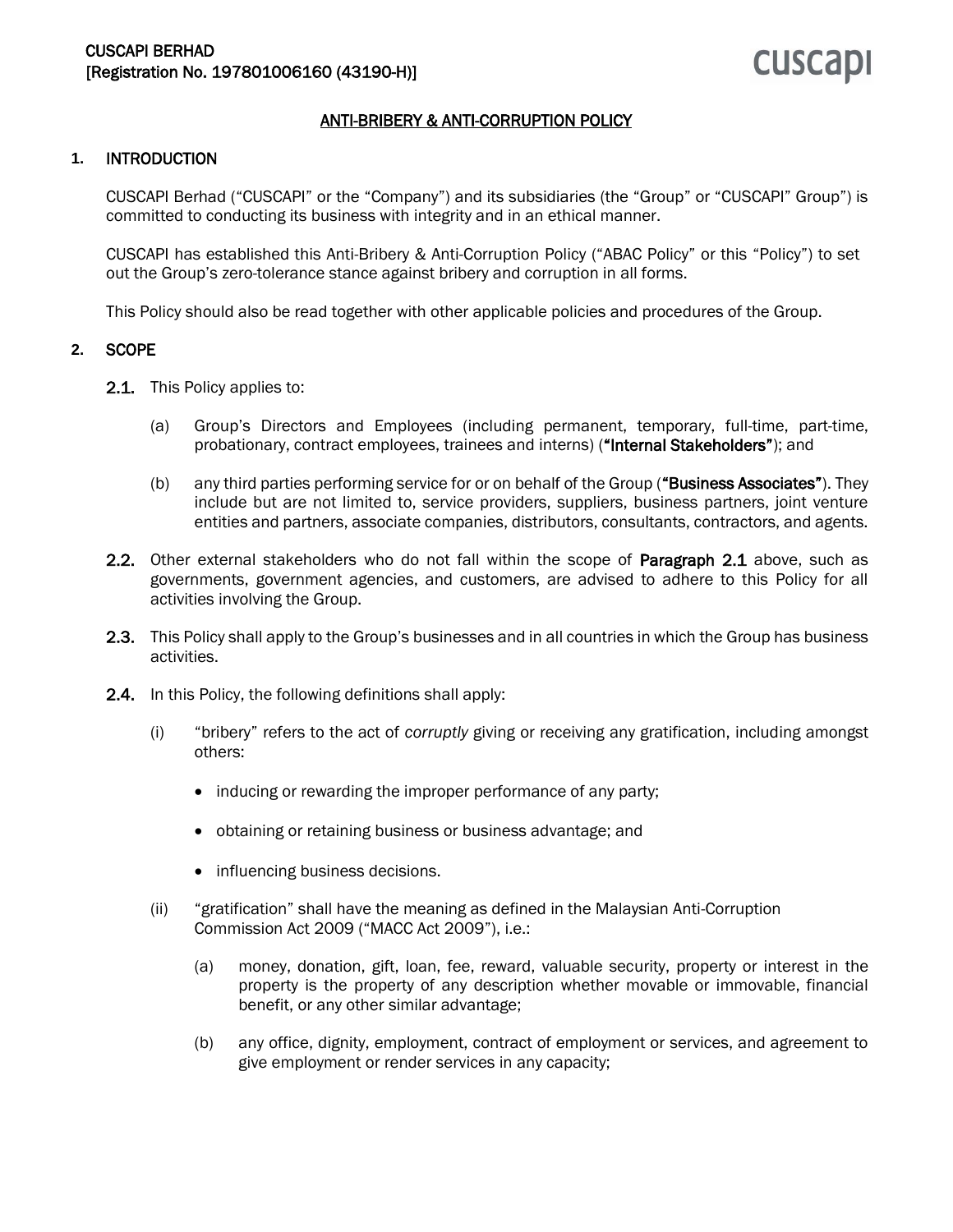- (c) any payment, release, discharge or liquidation of any loan, obligation or other liability, whether in whole or in part;
- (d) any valuable consideration of any kind, any discount, commission, rebate, bonus, deduction or percentage;
- (e) any forbearance to demand any money or money's worth or valuable thing;
- (f) any other service or favour of any description, including protection from any penalty or disability incurred or apprehended or from any action or proceedings of a disciplinary, civil or criminal nature, whether or not already instituted, and including the exercise or the forbearance from the exercise of any right or any official power or duty; and
- (g) any offer, undertaking or promise, whether conditional or unconditional, of any gratification within the meaning of any of the preceding paragraphs (a) to (f);
- (iii) "Stakeholders" generally refer to Internal Stakeholders, Business Associates and other external stakeholders of the Group;
- (iv) "Foreign Public Official" shall have the meaning as defined in the MACC Act 2009;
- (v) "Officer of a Public Body" shall have the meaning as defined in the MACC Act 2009;
- (vi) "Public Body" shall have the meaning as defined in the MACC Act 2009;
- (vii) where this Policy refers to "giving" or similar it includes any actions amounting to the act of agreeing to give, offering, promising to give, and authorising to give;
- (viii) where this Policy refers to "receiving" or similar it includes any actions amounting to the act of agreeing to receive and soliciting;

#### **3.** ANTI-BRIBERY & ANTI-CORRUPTION STANCE

I. CUSCAPI adopts a zero-tolerance approach towards any form of bribery or corruption.

Stakeholders shall not give or receive any bribes, especially in the conduct of activities relating to the Group. Amongst others, Stakeholders shall not:

- (a) give, directly or through any intermediaries, any bribe, gift, reward, consideration, favour or any other advantage, to induce or reward improper performance (usually in contrary with the interest of the entity they represent);
- (b) give any advantages which might be considered a bribe under international legislation either in Malaysia or any other country;
- (c) receive any gratification which may compromise their performance of duties owed to the organisation they represent; or
- (d) instigate third parties to perform actions on the above.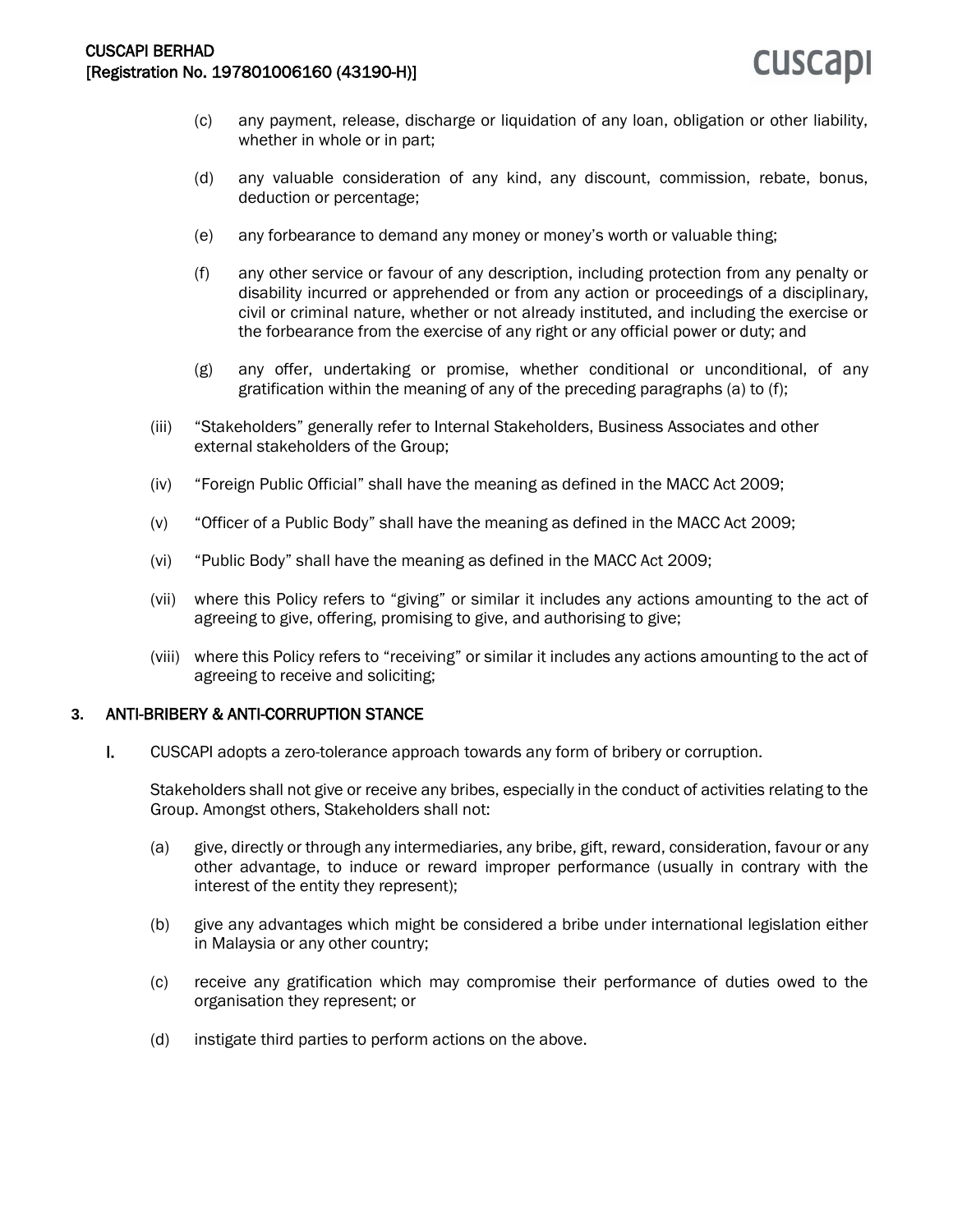## **CUSCAPI**

- II. The Group takes the upholding of its anti-bribery and anti-corruption stance across the Group's activities seriously and expects the same from Stakeholders internal and external to the Group, regardless of country of operation. Internal Stakeholders and Business Associates are advised to take necessary measures to prevent any bribery conduct and corrupt practices in its dealings with the Group.
- III. The Group is committed to ensuring that no party will suffer detrimental treatment for refusing to give or receive a bribe concerning the Group's activities.
- IV. The Group treats any violation of this Policy seriously. It will undertake necessary actions, including, but not limited to, a review of employment or appointment, disciplinary actions, dismissal, and reporting to the authorities, consistent with the Group's policies and relevant laws and regulations.
- V. Stakeholders are encouraged to report any violation, suspected violation, or potential violation of this Policy to CUSCAPI through established channels stipulated in this Policy.

#### **4.** BUSINESS DEALINGS

- 4.1. The Group conducts business with all Stakeholders based on integrity, fairness, openness, accountability and transparency. The Group expects the same from its Stakeholders, including its Internal Stakeholders and Business Associates.
- 4.2. Stakeholders working for, performing services for or on behalf of, or doing business with, the Group shall not abuse power, position, assets, information, or any other advantage obtained through their business relationship with the Group.

#### **5.** BRIBING OF AN OFFICER OF A PUBLIC BODY OR A FOREIGN PUBLIC OFFICIAL

5.1. The bribing of an Officer of a Public Body or a Foreign Public Official is an offence under the MACC Act 2009 and is likely to be an offence under the local laws in countries where the Group has business. Stakeholders who have dealings with any Officer of a Public Body or Foreign Public Official shall not engage, directly or through a third party, in any activity or transaction that may constitute, or be perceived to constitute, an attempt to bribe an Officer of a Public Body or Foreign Public Official.

#### **6.** FACILITATION PAYMENTS

Facilitation payments include unofficial and improper payments or benefits provided to secure or expedite a routine or necessary action to which the Group is legally entitled. Facilitation payments, also known as "grease payments" or "speed payments", could be small in value and solicited by both the public and private sectors. Facilitation payments are bribes, and they shall not be given or received across the Group's businesses or activities in all countries of operation, regardless of local business customary or practices.

Certain payments are not considered facilitation payments if they fulfil all the following conditions:

- the amount payable is officially published or stated (e.g. on an official document);
- the amount is payable to the entity (as opposed to individuals representing the entity); and
- a legal and official receipt by the entity can be provided.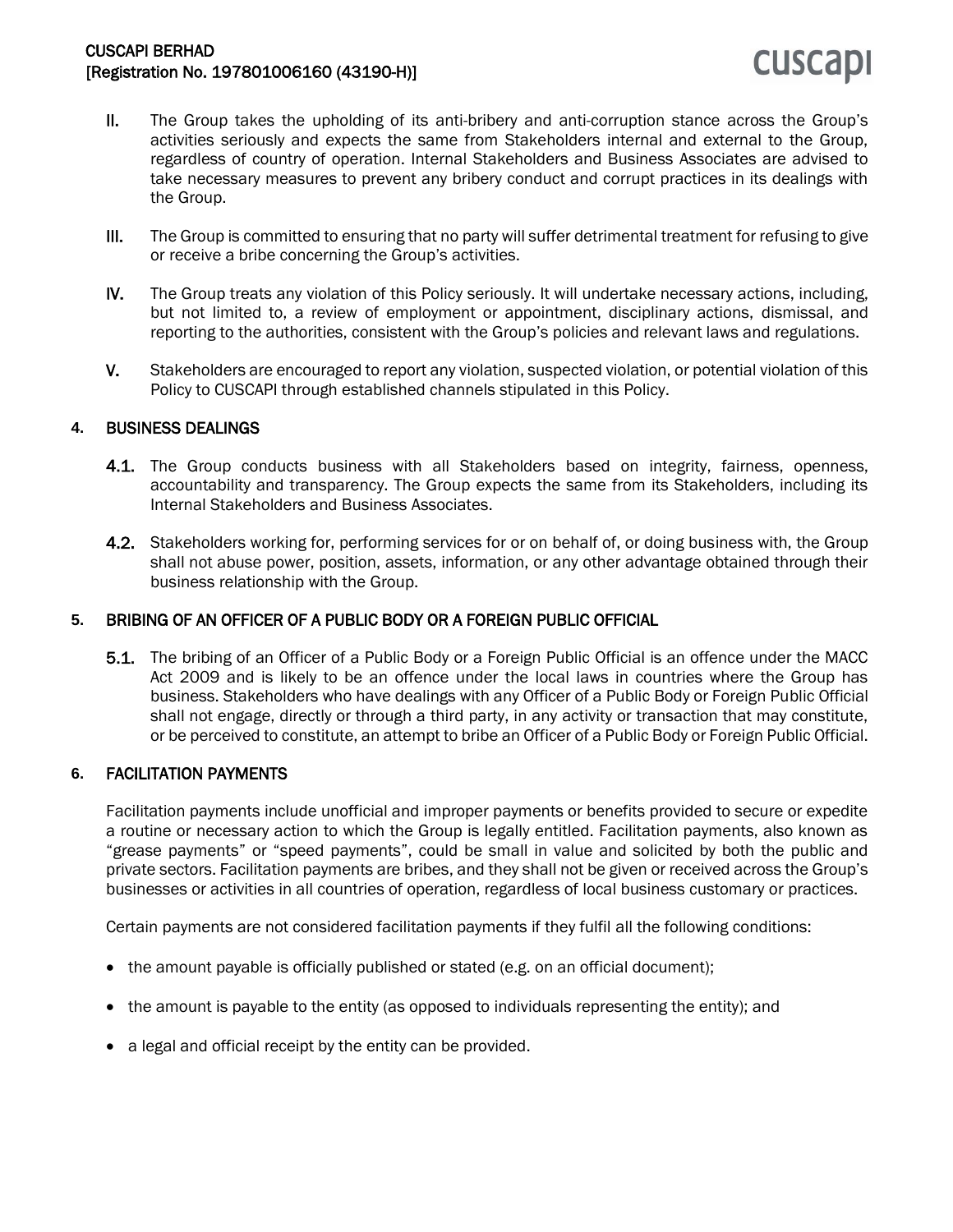- 6.1. Stakeholders shall not directly or through any intermediaries give or receive facilitation payment in relation to the Group's activities.
- 6.2. Stakeholders who are required to make a payment under duress to protect their safety or freedom or that of another person (such as from life-threatening situations, bodily harm, or unlawful detainment) shall prioritise the safety or freedom of the personnel. However, such situations shall immediately be reported as soon as practicable: Internal Stakeholders shall escalate within the Group via internally established procedures; external stakeholders shall escalate following internal procedures established by the entities they represent.

#### **7.** GIFT, ENTERTAINMENT, HOSPITALITY & THIRD-PARTY TRAVEL

- 7.1. Any gift, entertainment, hospitality, and Third-Party Travel must be unsolicited and must not affect or be perceived to be able to affect business judgement.
- 7.2. All gifts, entertainment, hospitality and Third-Party Travel provided by the Group or received by Internal Stakeholders shall be authorised, processed, and recorded following internal policies and procedures established by the Group.

#### 7.3. Gift

Internal Stakeholders and Business Associates must avoid giving or receiving gifts which may be construed as bribes. No gift shall be given to any Officer of a Public Body or Foreign Public Official on the Group's behalf.

Generally, the Group or its Internal Stakeholders do not give or receive gifts apart from gifts due to customary business or cultural occasion and corporate gifts which are subjected to applicable internal policies and procedures.

The Group and its Internal Stakeholders are strictly prohibited from giving or receiving gifts in the form of cash or loans.

#### 7.4. Entertainment and Hospitality

Internal Stakeholders and Business Associates must avoid giving or receiving entertainment and hospitality, which may be construed as bribes. Entertainment or hospitality requires the host to be present; if not, the expenditure is a gift.

The Group and its Internal Stakeholders can only provide entertainment and hospitality in the form of food and beverage, which shall be appropriate and moderate.

Internal Stakeholders shall not receive any entertainment or hospitality.

#### 7.5. Third-Party Travel

Third-Party Travel refers to travelling-related expenditures, such as travel tickets, meals, or accommodation, incurred in relation to legitimate business activities including business meetings, audit fieldwork or factory visits, which are provided for a business counterparty by the Group, or vice versa.

Irrelevant, unreasonable, or unnecessary travelling-related expenditures shall not be given or received by the Group or its Internal Stakeholders.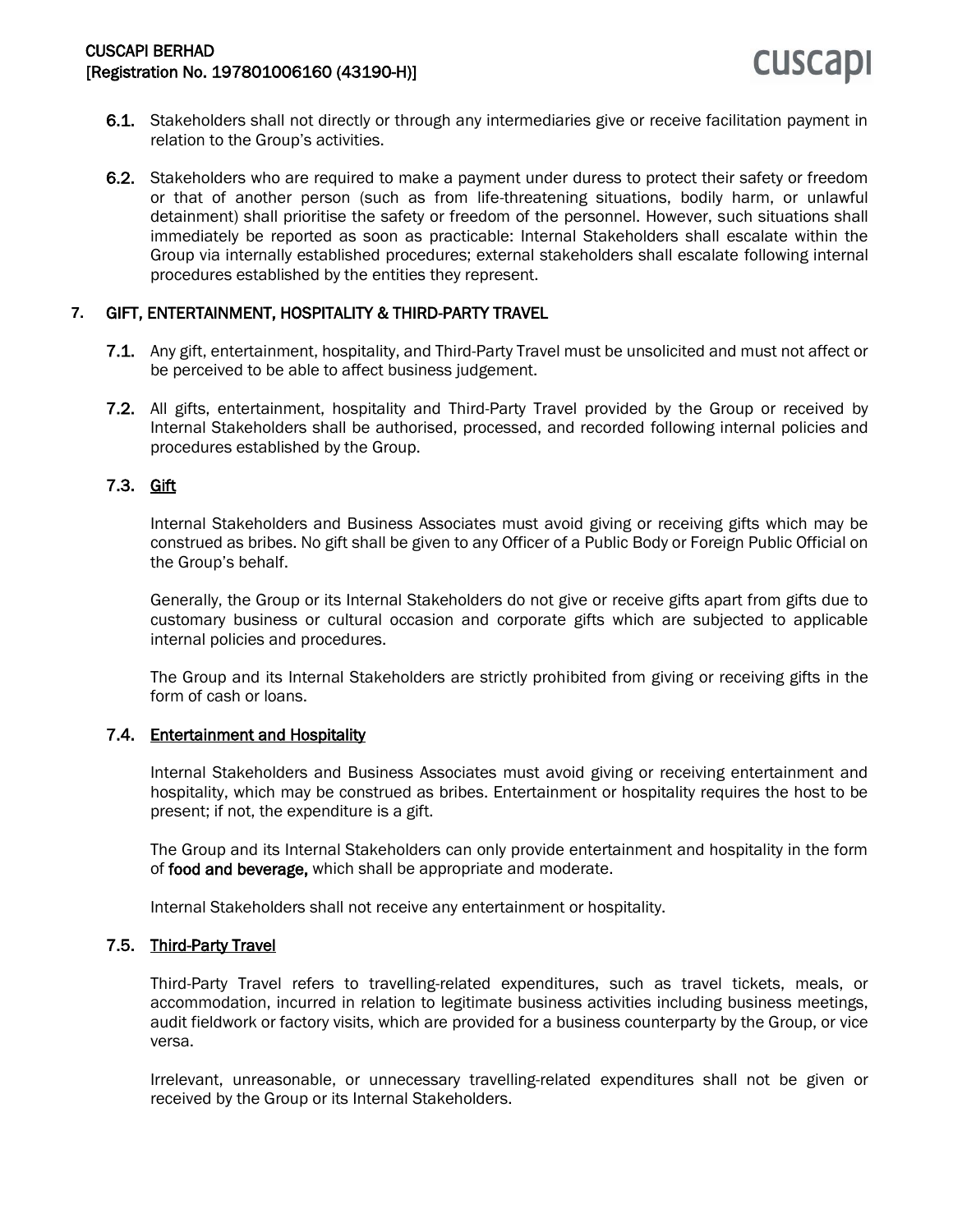Internal Stakeholders shall refer to the Group's Policy on Gift, Entertainment, Hospitality, and Third-Party Travel – Appendix A.

#### **8.** DONATIONS AND SPONSORSHIPS

8.1. The Group shall perform due diligence on all donations and sponsorships (including commercial and non-commercial sponsorships) requested, including on relevant entities and individuals where applicable, before the making such donations or sponsorships. The Group shall avoid situations where conflict of interest may affect or may be perceived to be able to affect business judgement.

#### Donations and non-commercial sponsorships

#### 8.2. Charitable contributions and non-commercial sponsorships (including scholarships and grants)

Donations and non-commercial sponsorships include charitable contributions, scholarships, and grants. Donations and non-commercial sponsorships are generally philanthropic, and they shall not be made with the intention to, or be perceived to be able to, influence any business decisions or outcome.

All requests must be made by well-established organisations on their official letterhead to the Group's Corporate Welfare, regardless of value.

#### 8.3. Political Contributions

Generally, the Group does not make any political contributions or donation, whether monetary or inkind.

#### Internal Stakeholders shall refer to the Group's Policy on Donation and Sponsorship – Appendix B.

#### **9.** BUSINESS INCENTIVES

Business incentives include rewards, rebates, discounts, or referral fees. Business incentives are generally provided at an entity-to-entity level in relation to parties involved in a formal business relationship.

- **9.1.** The Group does not offer or provide business incentives which are improper, inappropriate, or questionable.
- 9.2. In relation to the Group's business, Internal Stakeholders are prohibited from receiving business incentives at individual capacity.
- 9.3. Kickback or similar arrangements are prohibited across the Group's businesses.

Internal Stakeholders shall refer to the Group's Policy on Business Incentives – Appendix C.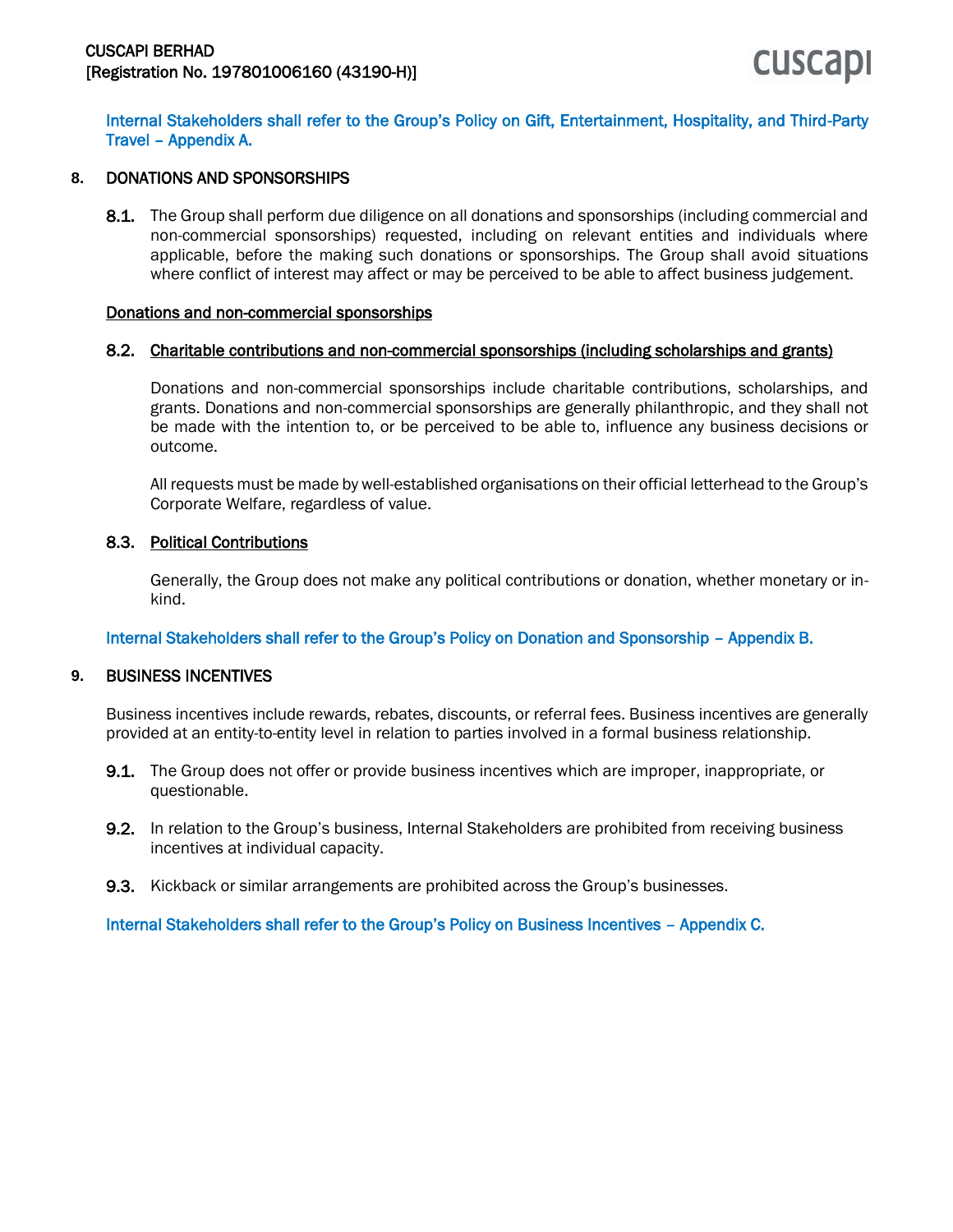#### **10.** CONFLICT OF INTEREST

Conflict of interest refers to circumstances or relationships which affect or may affect the ability of an individual to act objectively in carrying out its duties owed to his/her role in an organisation or entity. The Group and its Stakeholders shall avoid, where possible, or resolve the conflict of interest situations in ensuring objective, fair, and transparent business dealings.

Conflict of interest situation may include, but is not limited to:

- family member relationship "family" shall have the definition provided by Bursa Malaysia Securities Berhad's Main Market Listing Requirements ("Listing Requirements"), i.e. to includes, in relation to a person, being his/her (a) spouse; (b) a parent; (c) a child, including an adopted child or stepchild; (d) brother or sister; and a spouse of (c) or (d).
- related party relationships "related party" shall have the definition provided by the Listing Requirements.
- 10.1. All Internal Stakeholders and Business Associates shall declare any conflict of interest situation arising that may impact the objectivity of business dealings or business relationship.

#### **11.** ANTI-MONEY LAUNDERING AND ANTI-TERRORISM FINANCING

- 11.1. The Group does not engage, within and outside Malaysia, in any money laundering or terrorism financing activities, and it does not associate itself with such criminal activities of others.
- 11.2. Stakeholders shall not associate themselves, within and outside Malaysia, with criminal activities within its business operations and value chain.

#### **12.** RECORD-KEEPING

12.1. Complete and accurate financial records and other relevant records relating to the Group's businesses and transactions shall be maintained by all relevant Stakeholders, for purposes including to serve as evidence of payments made and to comply with applicable laws and regulations.

#### **13.** COMMUNICATION, TRAINING AND AWARENESS

- 13.1. The Group deploys various communication tools and methods to raise awareness on this Policy and the Group's anti-bribery and anti-corruption stance amongst its Stakeholders, as appropriate.
- 13.2. Where required, all Stakeholders should co-operate and participate in the Group's communication efforts such as training sessions and declaration of acknowledgement.

#### **14.** COMPLIANCE

14.1. Compliance with this Policy by the Group, Internal Stakeholders, and Business Associates is mandatory. Any violation of this Policy will be dealt with seriously by the Group, including but not limited to dismissal, termination of the business relationship, and reporting to the authorities, as consistent with relevant laws and regulations.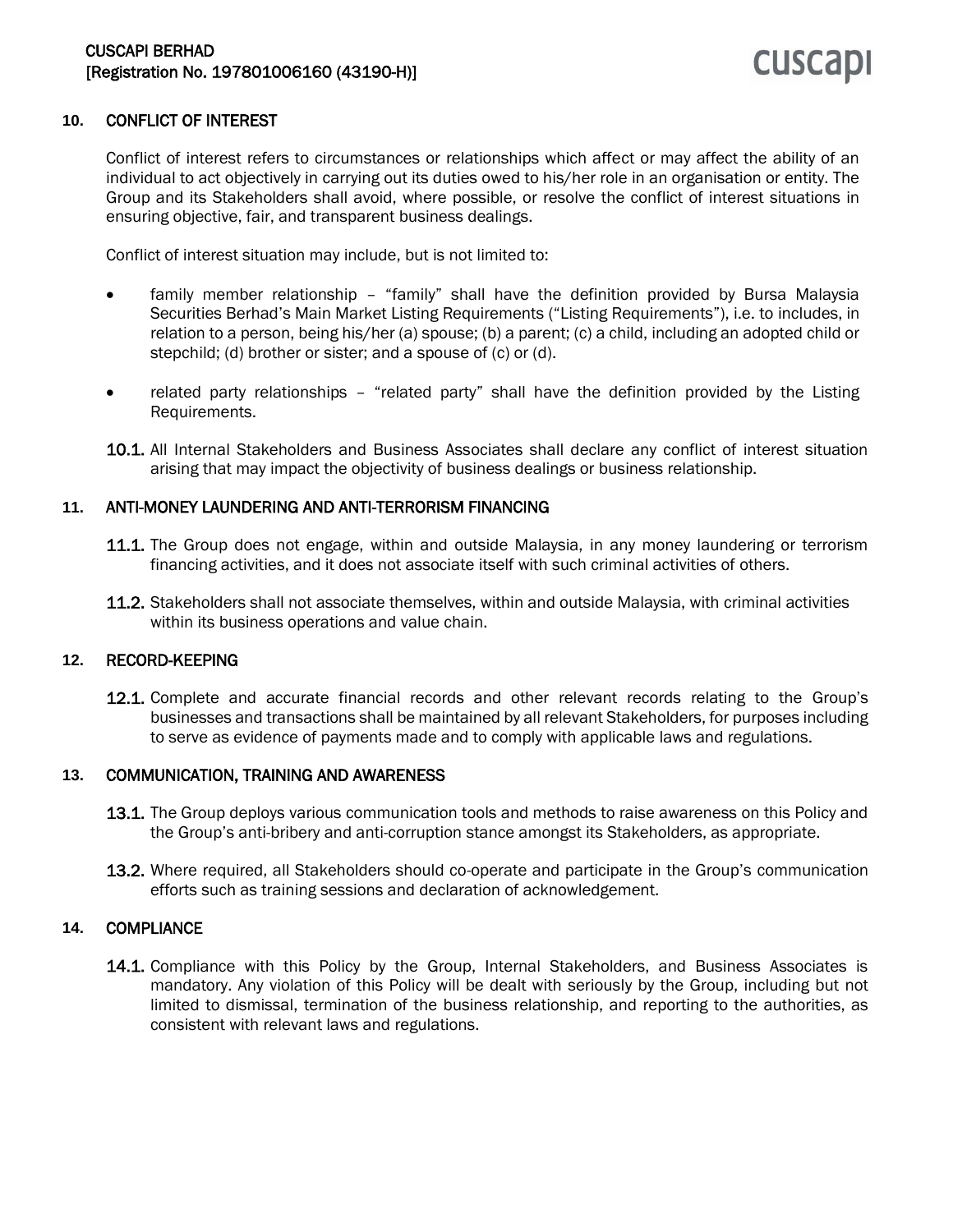

#### **15.** RAISING CONCERNS AND REPORTING VIOLATIONS

- 15.1. The Group strongly encourages any person, including the general public, who knows of, or suspects of, a violation, suspected violation, or potential violation of this Policy to report to CUSCAPI for immediate actions to be undertaken to address the issue.
- 15.2. Concerns shall be reported through the Group's Whistleblowing Policy and mechanism, which is available on the Group's corporate website. All reports and the identity of the Whistleblower(s) will be protected and treated confidentially.

#### **16.** REVIEW AND MONITORING

- 16.1. This Policy is approved by the Board of Directors of CUSCAPI.
- 16.2. This Policy shall be reviewed by the Board of Director periodically and at least annually.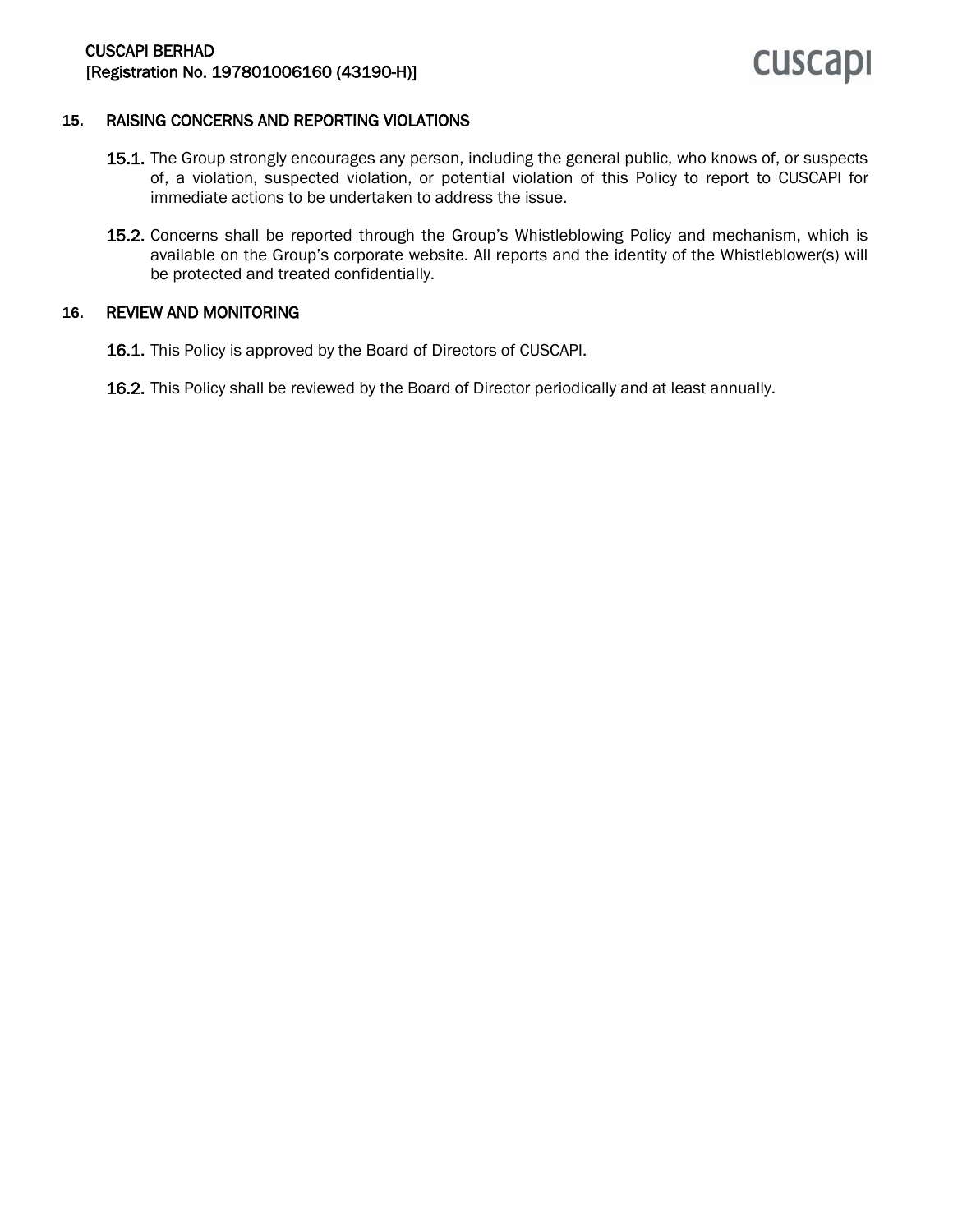#### APPENDIX A – Policy on Gift, Entertainment, Hospitality, and Third-Party Travel

#### 1. Introduction and Scope

This Policy on Gift, Entertainment, Hospitality, and Third-Party Travel (the "GEHT Policy" or this "Policy") is part of and shall be read together with, the Group's Anti-Bribery and Anti-Corruption Policy.

This Policy is established by CUSCAPI to set out the principles for the giving and receiving of gifts, entertainment, or hospitality in relation to the Group's businesses in all countries of operations.

This Policy applies to the Group's Internal Stakeholders and in relation to any gifts, entertainment, hospitality, or Third-Party Travel-related expenses incurred in the name of the CUSCAPI Group. This Policy does not apply to gifts, entertainment, hospitality, and travel-related expenses provided by the Group to its Internal Stakeholders.

#### 2. Introduction to Gifts, Entertainment, Hospitality, and Third-Party Travel

Gifts and entertainment and hospitality are defined as follows (adapted from the *Global Anti-Bribery Guidance* of *Transparency International UK*)

| Gift:                         | These can be vouchers, goods or services, which, if given appropriately,<br>are a mark of friendship or appreciation. Gifts should have no business<br>roles other than marking and enhancing relations or promoting the<br>giver's company or brands.                                                                                                                                                                                                                                                                                                                                                                                                                                                                                                          |
|-------------------------------|-----------------------------------------------------------------------------------------------------------------------------------------------------------------------------------------------------------------------------------------------------------------------------------------------------------------------------------------------------------------------------------------------------------------------------------------------------------------------------------------------------------------------------------------------------------------------------------------------------------------------------------------------------------------------------------------------------------------------------------------------------------------|
|                               | Any other benefits or advantages not covered elsewhere by the Group's<br>procedures, including un-hosted<br>policies or<br>"hospitality"<br>or<br>"entertainment" benefits, shall be considered as gifts.                                                                                                                                                                                                                                                                                                                                                                                                                                                                                                                                                       |
| Hospitality or entertainment: | This is given or received to initiate, cement, or develop relationships. In<br>a general sense, business hospitality or entertainment may be in the<br>forms of meals, receptions, and tickets to entertainment, social, or sports<br>events. Hospitality requires the host to be present; if not, the expenditure<br>is a gift. Often an argument for hospitality is that it provides a relaxed,<br>neutral environment in which business relationships and activities can<br>be initiated, fostered, the information imparted, and respect and trust<br>shown. Hospitality can also be associated with fund-raising events held<br>for charitable causes with the company supporting the causes by<br>purchasing tickets or introducing potential supporters. |
|                               | Any other hosted intangible benefits or advantages (including services)<br>not covered elsewhere by the Group's policies or procedures shall be<br>considered as hospitality or entertainment.                                                                                                                                                                                                                                                                                                                                                                                                                                                                                                                                                                  |

On the other hand, Third-Party Travel is defined as follows:

Third-Party Travel: In relation to Third-Party Travel provided by the Group (i.e. paid for or reimbursed by the Group), this refers to business-related travelling expenses (i.e., legitimate travel and necessary meals and accommodation) incurred by a business counterparty (such as suppliers, customers, auditors, or government or regulatory officers) relating to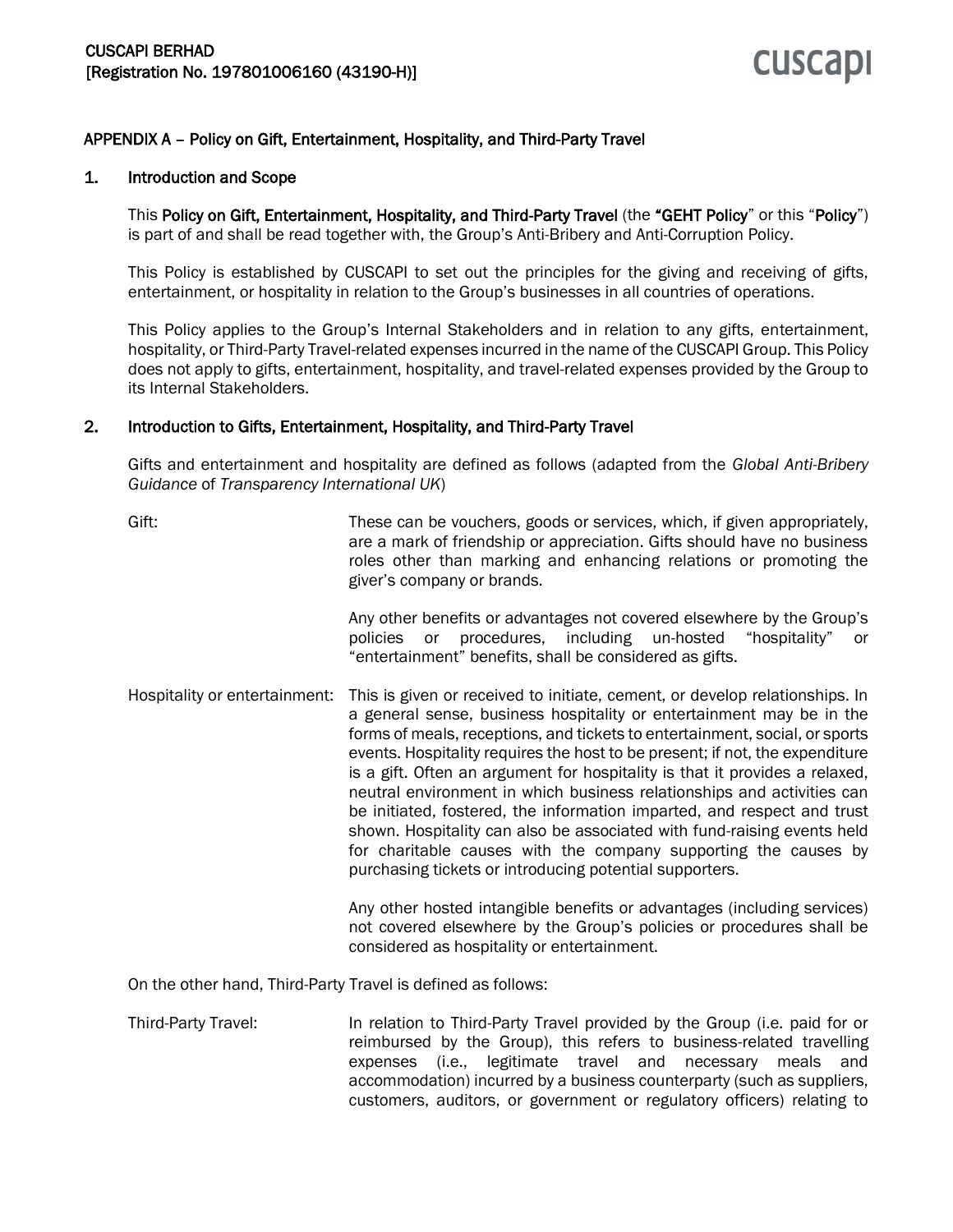business travel required for the business counterparty's performance of work or task relating to the Group's business (such as factory visits, site audits, or business trips) which is paid for or reimbursed by the Group.

In relation to Third-Party Travel provided by a business counterparty of the Group, this refers to business-related travelling expenses incurred by the Group's Internal Stakeholders relating to business travel required for the Internal Stakeholder's performance of work or task relating to the Group's businesses but is paid for or reimbursed by the business counterparty.

#### 3. CUSCAPI Group's Policies on Gifts, Entertainment and Hospitality

- 3.1 A gift, entertainment, or hospitality, whether given or received, shall apply the following principles:
	- (a) bona fide: it shall be given clearly as an act of appreciation, with no ill intention to persuade or influence decisions;
	- (b) no obligations: it shall be given and received without any obligations or expectation of return, in any form, from the recipient;
	- (c) no undue influence: it shall not be seen as intended for, or capable of, gaining undue influence over a business transaction or decision and they shall not be able to, or be seen to be able to, compromise the performance of one's duties (such as the duty to make objective decisions);
	- (d) made openly: it shall not be made in secret and undocumented. The purpose, approvals, and value shall be documented;
	- $(e)$  legal: it shall not contradict with applicable laws and regulations governing the giver and the recipient;
	- (f) accords with stakeholder perception: it would not be viewed unfavourably or questionably by stakeholders if the gift, entertainment or hospitality were made known to them;
	- (g) proportionate: its value and nature are not disproportionate to the occasion or the circumstances, e.g. gifts of a certain value for a Chief Executive Officer ("CEO") / Managing Director ("MD") may be deemed appropriate but the same, if given to admin staff, maybe deemed excessive;
	- (h) conforms to the rules governing the giver and the recipient: it shall conform with the policies of respective organisations of the giver and the recipient. This means that when giving or receiving gifts, entertainment, or hospitality, Internal Stakeholders shall understand the counterparty organisation's policies on gifts, entertainment, and hospitality; and
	- $(i)$  infrequent: it is not given frequently.
- 3.2 Internal Stakeholders must not solicit for a gift, entertainment, or hospitality from business counterparties.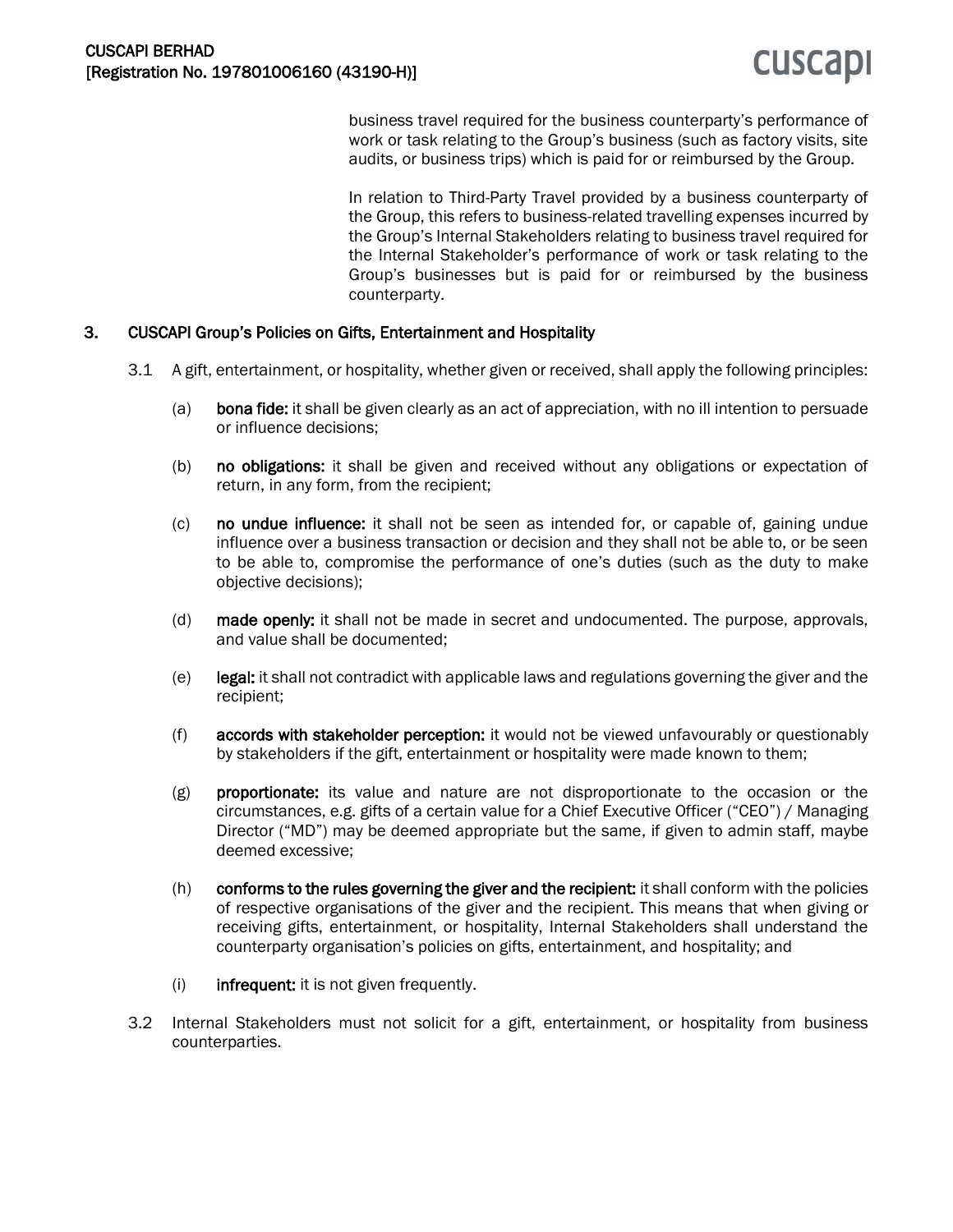### **CUSCAPI**

#### 3.3 Specific prohibition and situations

- 3.3.1 Gifts, entertainment, and hospitality shall not be given to auditors, regulators, or government departments, agencies, or authorities (hereinafter referred to as "Authorities") or their officers if:
	- (a) the Group is expecting to, in the near future, apply, obtain, or renew a licence, permit, certification, approval, or any other types of clearance (hereinafter referred to as "Clearance") from the said Authorities; or
	- (b) the Group has recently applied, obtained, or renewed a Clearance from the said Authority.

The Group has a policy of not providing gifts, entertainment, and hospitality to an Authority or their officers during the period beginning from 3 months before an expected application for clearance to 3 months after the clearance has been obtained.

- 3.3.2 Internal Stakeholders shall not give any gifts at individual capacity to any Officer of a Public Body or Foreign Public Official on the Group's behalf.
- 3.3.3 The Group and its Internal Stakeholders and its Internal Stakeholders are strictly prohibited from giving or receiving gifts in the form of cash or loans.

#### 3.4 Gifts

- 3.4.1 The Group and its Internal Stakeholders shall not give or receive gifts except for the following situations:
	- (a) The gift given or received due to a customary business or cultural occasion, subject to the following condition:
		- i. the gift is given in the name of the Group or its subsidiaries;
		- ii. the gift is not more than RM200 (per transaction); and
		- iii. the gift is not given to the same party (entity or persons related to the entity, whichever is stricter) more than six times per calendar year.

The CEO/CFO shall approve any exceptions.

- (b) the gift given or received is a corporate gift which:
	- i. bears the logo or brand of the giver's Group; and
	- ii. fulfils either of the following:
		- (01) given at a company-to-company level; or
		- (02) is worth not more than RM200.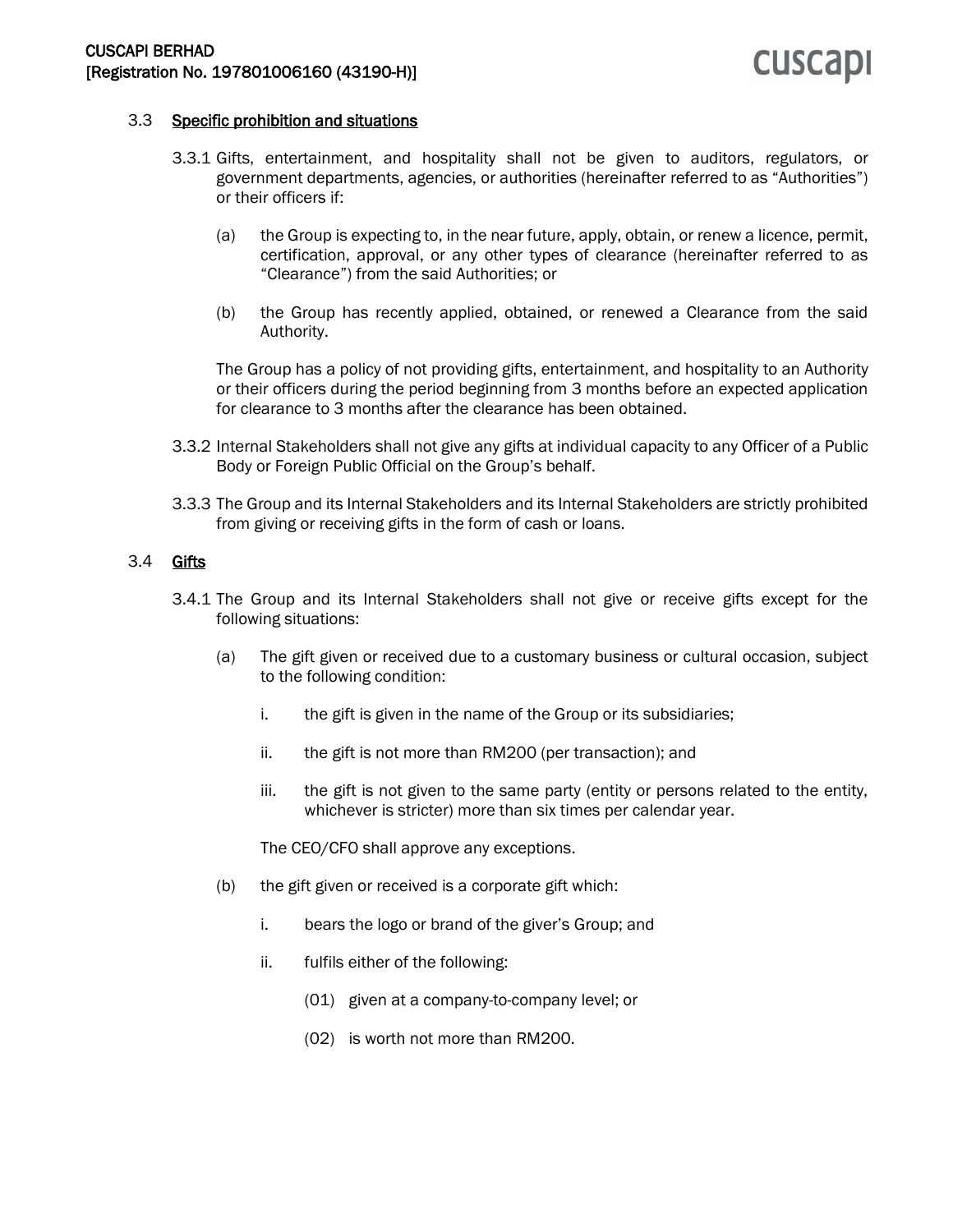The Chief Executive Officer or Chief Financial Officer may approve an exception to **Paragraph 3.4.1(b)** for corporate gifts worth not more than RM1,000. The Executive Chairman shall approve any corporate gifts worth more than RM1,000.

3.4.2 Consistent with **Paragraph 3.4.1 (a) & (b)** any corporate gifts or gifts (due to customary business or cultural occasion), received by Internal Stakeholders, which is worth more than the amount/value indicated to Paragraph  $3.4.1(a)(ii)$  and  $3.4.1(b)(ii)(02)$  shall be declared to the Human Resource Department for recording and handling (which may include returning to the provider or redistributing the gift to other persons).

#### 3.5 Entertainment and Hospitality

3.5.1 The Group and its Internal Stakeholders can only provide entertainment and hospitality in the form of food and beverage, which shall be appropriate and moderate.

| <b>Line and and</b> | $\sim$ 1.3 and the absolution of the contract of $\sim$ 1.1 | . A second second formal properties of the second second second second second second second second second second second second second second second second second second second second second second second second second sec |
|---------------------|-------------------------------------------------------------|-------------------------------------------------------------------------------------------------------------------------------------------------------------------------------------------------------------------------------|
|                     |                                                             | 3.5.2 The following limits shall bound entertainment and hospitality provided by the Group:                                                                                                                                   |

| <b>Position</b>                                      | Limits(per transaction)        | Approval for exceptions                                           |
|------------------------------------------------------|--------------------------------|-------------------------------------------------------------------|
| Executive<br>Director<br>&<br>Non-Executive Director | Executive Chairman<br>approval | Not applicable                                                    |
| <b>Chief Executive Officer</b>                       | Up to RM2,000                  | Executive Chairman approval                                       |
| <b>Chief Financial Officer</b>                       | Up to RM1,000                  | Chief Executive Officer approval                                  |
| Others                                               | Up to RM300                    | Chief Executive Officer approval<br>$\bullet$<br>up to RM1,000    |
|                                                      |                                | Executive Chairman approval for<br>$\bullet$<br>more than RM1,000 |

3.5.3 Internal Stakeholders can only receive entertainment or hospitality in the form of food and beverage, not more than RM500 per transactions.

#### 4. CUSCAPI Group's Policies on Third-Party Travel

- 4.1 A Third-Party Travel, whether provided or accepted, shall apply the following principles:
	- (a) relevance: it is primarily due to a legitimate business activity required in connection to the Group's businesses or activities;
	- (b) necessary: the elements and recipients of the Third-Party Travel are reasonably necessary for the performance of the said business activity; and
	- (c) proportionate and reasonable: its value (such as the travel and accommodation class) is appropriate and reasonable in relation to the circumstances and recipients (such as the length of the trip and seniority of the traveller).
- 4.2 The Group and its Internal Stakeholders are prohibited from providing or receiving travelling expenses which are not due to business-related travelling or falls outside the Business Event Period (in the case of out-of-town business activities).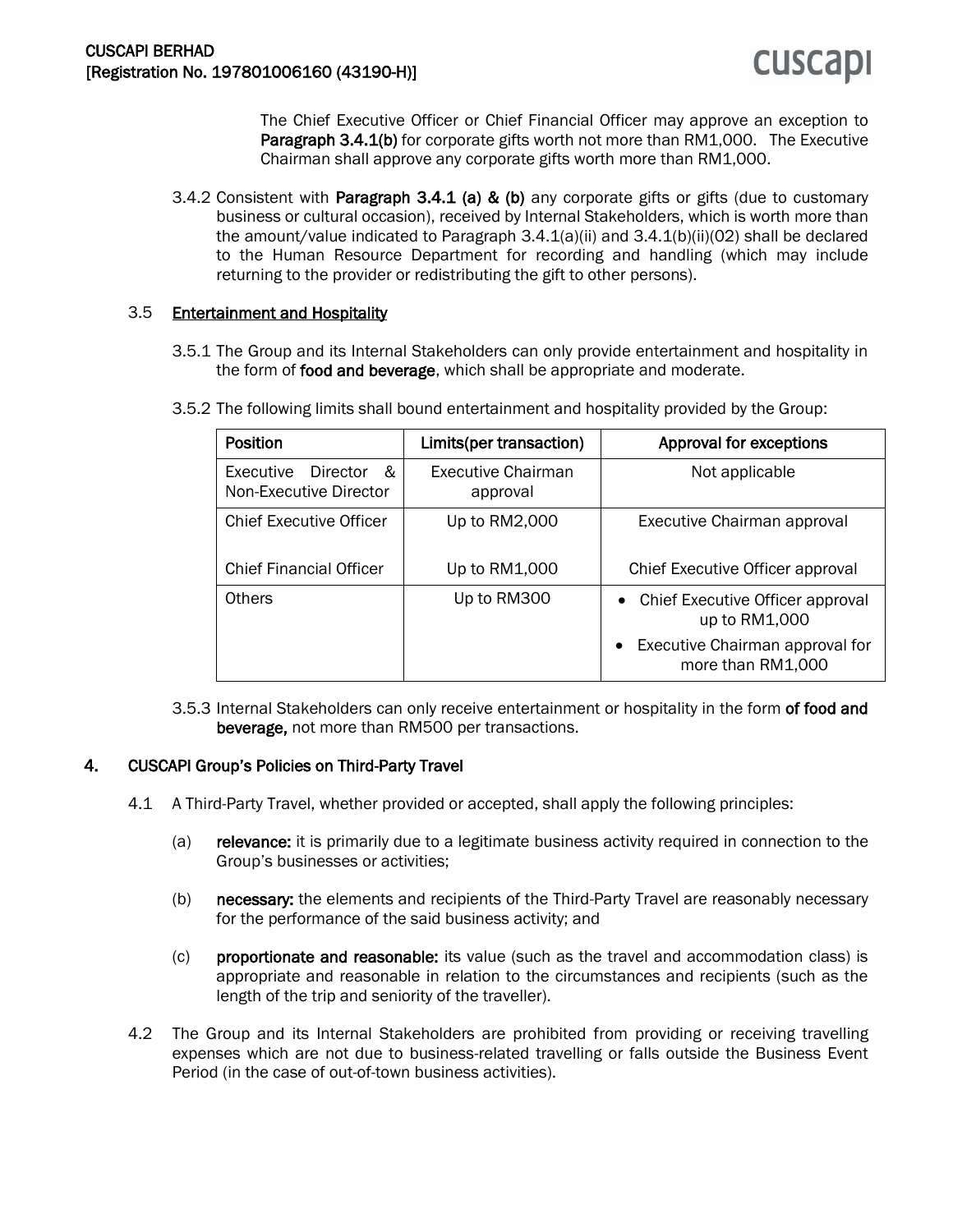- 4.3 In the case of out-of-town business activities, the Business Event Period is defined as follows:
	- (a) 24 hours before the commencement of the scheduled business activity or event; to
	- (b) 24 hours after the end of the scheduled business activity or event.

The Chief Executive Officer may approve exceptions to the calculation of the Business Event Period.

#### 5. Authority and Documentation

All gifts, entertainment, hospitality and Third-Party Travel provided by the Group shall be authorised, processed, and recorded in accordance with internal policies and procedures established by the Group.

#### 6. Review of this Policy

- 6.1 This Policy is approved by the Board of Directors of CUSCAPI.
- 6.2 This Policy shall be reviewed by the Board of Director periodically and at least once in three years.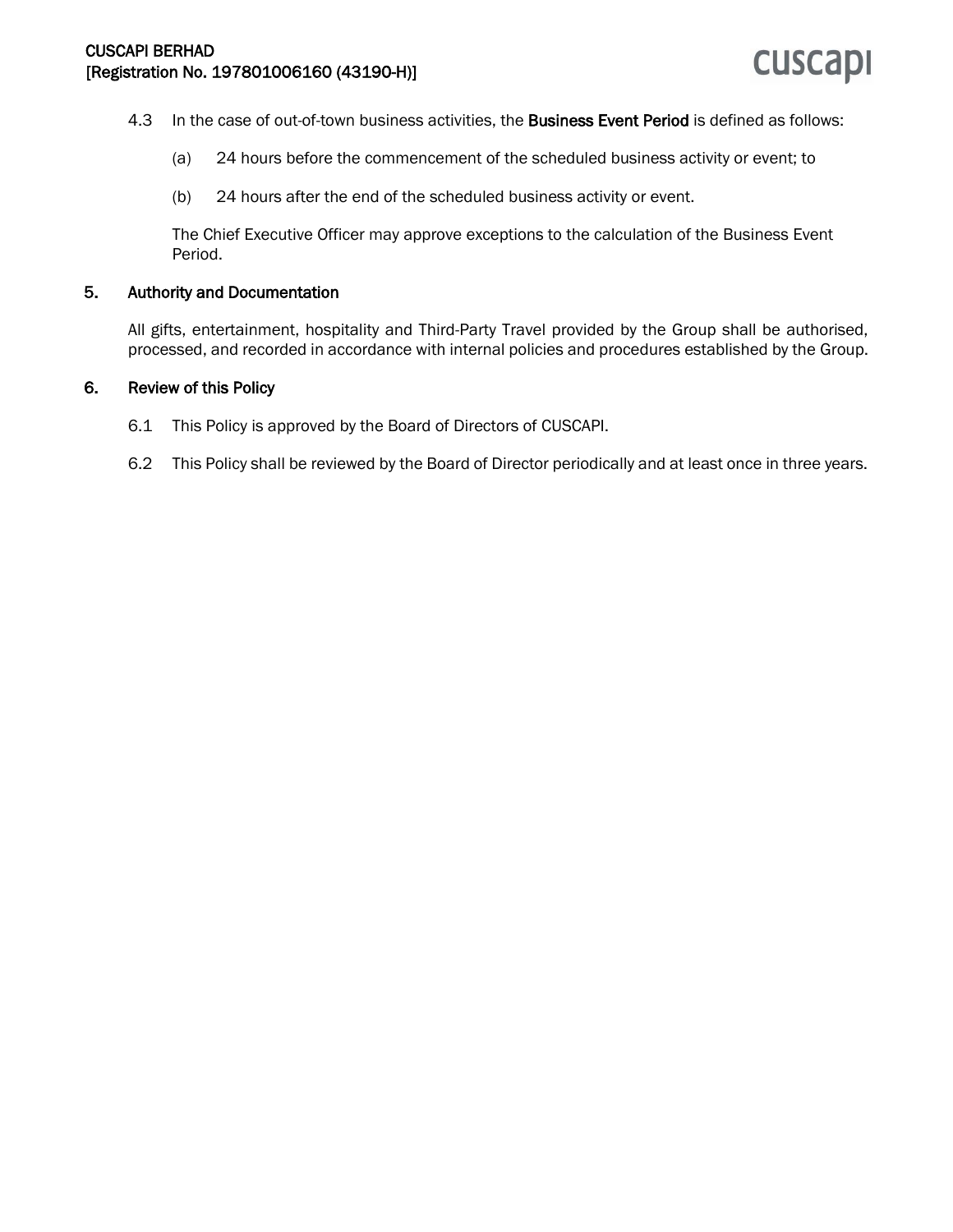#### APPENDIX B – Policy on Donation and Sponsorship

#### 1. Introduction and Scope

This Policy on Donation and Sponsorship (this "D&SP Policy" or this "Policy") is part of and shall be read together with, the Group's Anti-Bribery and Anti-Corruption Policy.

This Policy is established by CUSCAPI to set out the principles for the making, requesting, or receiving of donations, non-commercial sponsorships, and commercial sponsorships (hereinafter collectively referred to as "Donations and Sponsorships") by the Group, in all countries of operations.

This Policy applies to the Group's Internal Stakeholders and in relation to any donations or sponsorships made, requested, or received by the Group.

#### 2. Introduction to Donations and Sponsorships

Donation or non-commercial sponsorship: A donation or a non-commercial sponsorship is a philanthropic giving of any sums of money or items to promote or support the welfare of others without and expectation of return in any forms. It may include, amongst others, charitable contributions, contribution to community, grants, scholarships, or corporate social responsibility ("CSR") contributions. Donations and non-commercial sponsorships may be made in monetary or non-monetary forms.

Commercial sponsorship: A commercial sponsorship is commonly a commercial activity whose main objective is to promote an organisation's reputation, brands, products, services, etc. Commercial sponsorships may be made in monetary or non-monetary forms.

#### 3. CUSCAPI Group's Policies on Donations and Sponsorships

- 3.1 Donations and Sponsorships made by, requested by, or accepted by the Group shall apply the following principles:
	- (a) in the case of Donations and Sponsorships made by the Group they shall not be made with corrupt intent, or be perceived to be made with corrupt intent, to secure or obtain business or business advantage;
	- (b) in the case of Donations and Sponsorships requested by or accepted by the Group the Group shall not be obliged or pressured to return a favour or benefit in any form that is related to the Group's businesses;
	- (c) Donations and Sponsorships, whether made or accepted, shall not give rise to any conflict of interest between the Group and the donor, sponsor, or the intended recipient or those related to them;
	- (d) Donations and Sponsorships, whether made or accepted, shall be fair, open, and transparent.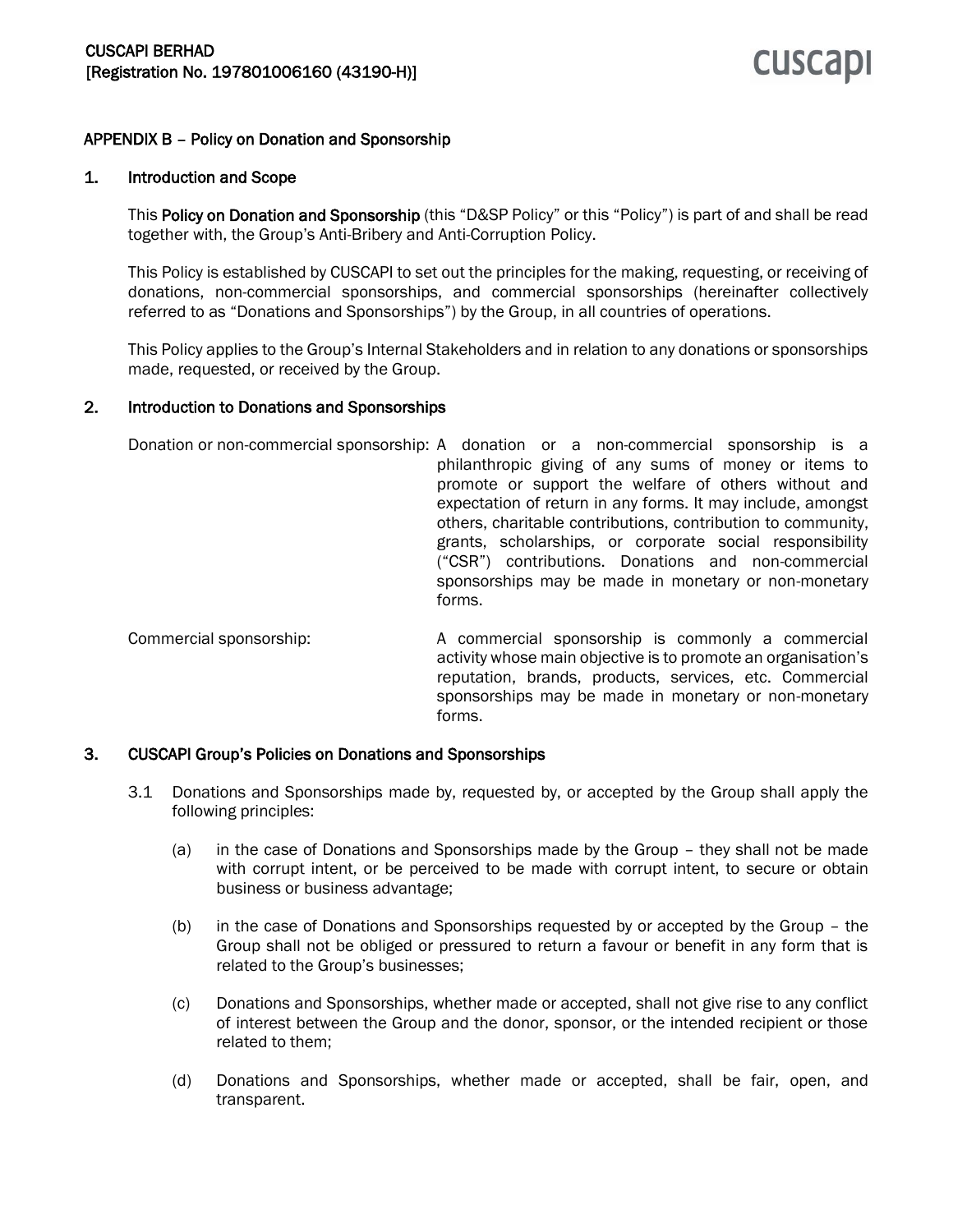#### 3.2 Donations and Non-Commercial Sponsorships made by the Group

- 3.2.1 The Group supports the following environmental, social, or community causes for its donations and non-commercial sponsorships:
	- (a) disaster or emergency relief a contribution to support the need of society or community in response to events affecting the overall or general functioning of society or community (such as flood, typhoon, or a pandemic);
	- (b) education the promotion of education or educational activities;
	- (c) health and wellbeing of society or community the promotion and support of physical or mental health, health awareness, and wellbeing of the society or community;
	- (d) environment the promotion or support for the protection, preservation, or restoration of the natural environment;
	- (e) development of sectors in which the Group does business; and
	- (f) other causes in line with the Group's CSR strategy and program which has been approved or endorsed by the Board.
- 3.2.2 The Board shall approve any other donation causes which are not in line with those specified in Paragraph 3.2.1 above. Any Donation or Sponsorship more than RM500 made by the Group shall be approved by Executive Chairman.
- 3.2.3 All requests for donation or non-commercial sponsorship shall be made officially and formally (on the official letterhead of the requestor's organisation) to the Chief Executive Officer or Chief Financial Officer.

#### 3.3 Commercial Sponsorships

- 3.3.1 Commercial sponsorships made by the Group shall have at least one of the following commercial benefits:
	- (a) offers value for money;
	- (b) promotes the brand name of the Group or its products; or
	- (c) enhances or promotes business opportunities, legally and adequately without the sponsorship constituting or potentially constituting a bribe.

#### 3.4 Specific prohibition and situations

- 3.4.1 Donations and Sponsorships shall not be made to auditors, regulators, or government departments, agencies, or authorities (hereinafter referred to as "Authorities"), entities related to the Authorities, or officers of the Authorities if:
	- (a) the Group is expecting to, in the near future, apply, obtain, or renew a licence, permit, certification, approval, or any other types of clearance (hereinafter referred to as "Clearance") from the said Authorities; or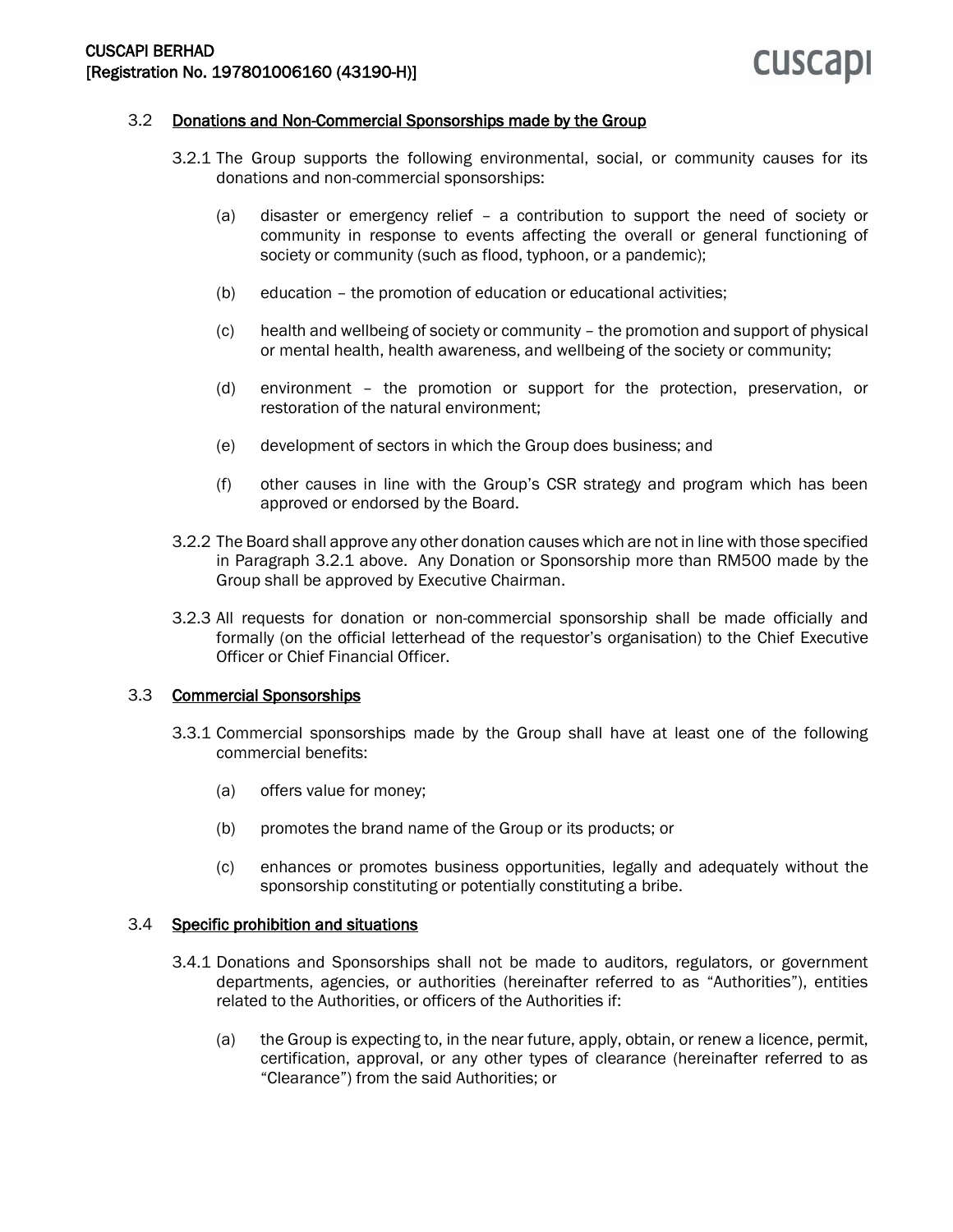(b) the Group has recently applied, obtained, or renewed a Clearance from the said Authority.

The Group has a policy of not making Donations or Sponsorships to an Authority, entities related to the Authorities, or officers of the Authorities during the period beginning from 3 months before an expected application for clearance to 3 months after the clearance has been obtained unless the Donation and Sponsorship has a clear environmental, social, or community cause.

3.4.2 The Group has no political affiliation, and it shall not make any political Donations or Sponsorships, such as donating to a political party or political candidate or sponsoring a political event.

Internal Stakeholders are not prohibited from making political contributions, donations, or sponsorships at their individual capacity, but their contributions, donations, or sponsorships must never be associated with the Group.

- 3.5 Due diligence shall be performed on the donor, sponsor, or intended recipient of Donations and Sponsorships, focusing on the following:
	- (a) their legitimacy and reputation;
	- (b) if they have been involved or allegedly involved in financial or commercial crimes (such as bribery, fraud, financial irregularities, money-laundering activities, or terrorism financing activities);
	- (c) if they are affiliated with the Authorities or political parties referred to in Paragraph 3.5 above;
	- (d) if the intended Donations or Sponsorship contradicts with the Donation or Sponsorship Policy of the entity they represent, if made available to the Group; and
	- (e) any conflict of interest situations with the Group's businesses, personnel, or internal controls and procedures.

(Examples of conflict of interest situations are as follows:

- close relationships, such as family member or related party relationships, between the Group's key decision-maker and the intended recipient;
- in relation to intended recipients whether the Group has recently submitted or is expecting to submit a bid for a contract to the intended recipient or any person connected to the intended recipient; and
- in relation to donors and sponsors whether the donor or sponsor or any person connected to the donor or sponsor has recently submitted a bid to the Group or is competing with the Group in a bidding process.)

#### 4. Authority and Documentation

All Donations and Sponsorships made and accepted by the Group shall be authorised, processed, and recorded in accordance with internal policies and procedures established by the Group.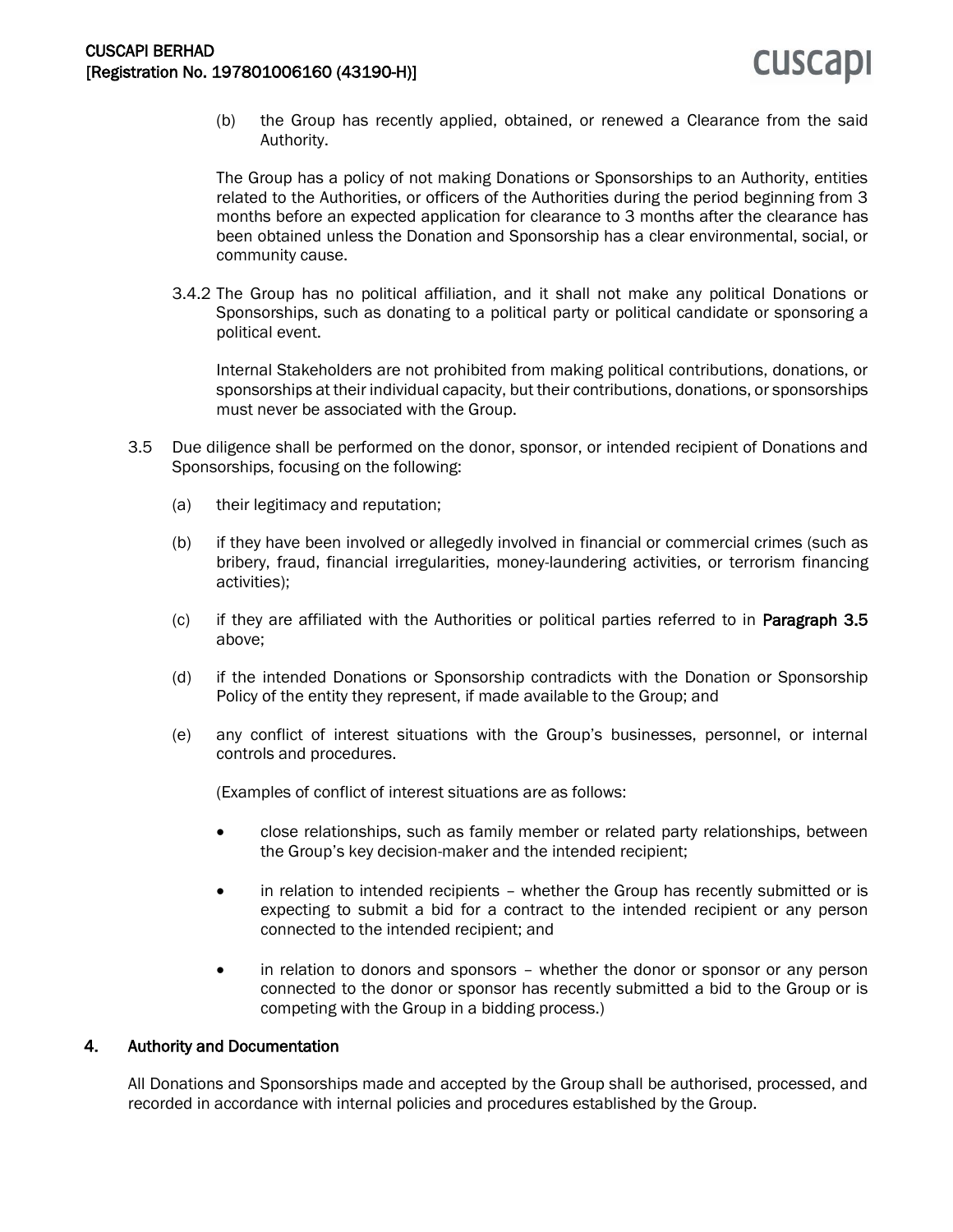## cuscapi

#### 5. Review of this Policy

- 5.1 This Policy is approved by the Board of Directors of CUSCAPI.
- 5.2 This Policy shall be reviewed by the Board of Director periodically and at least once in three years.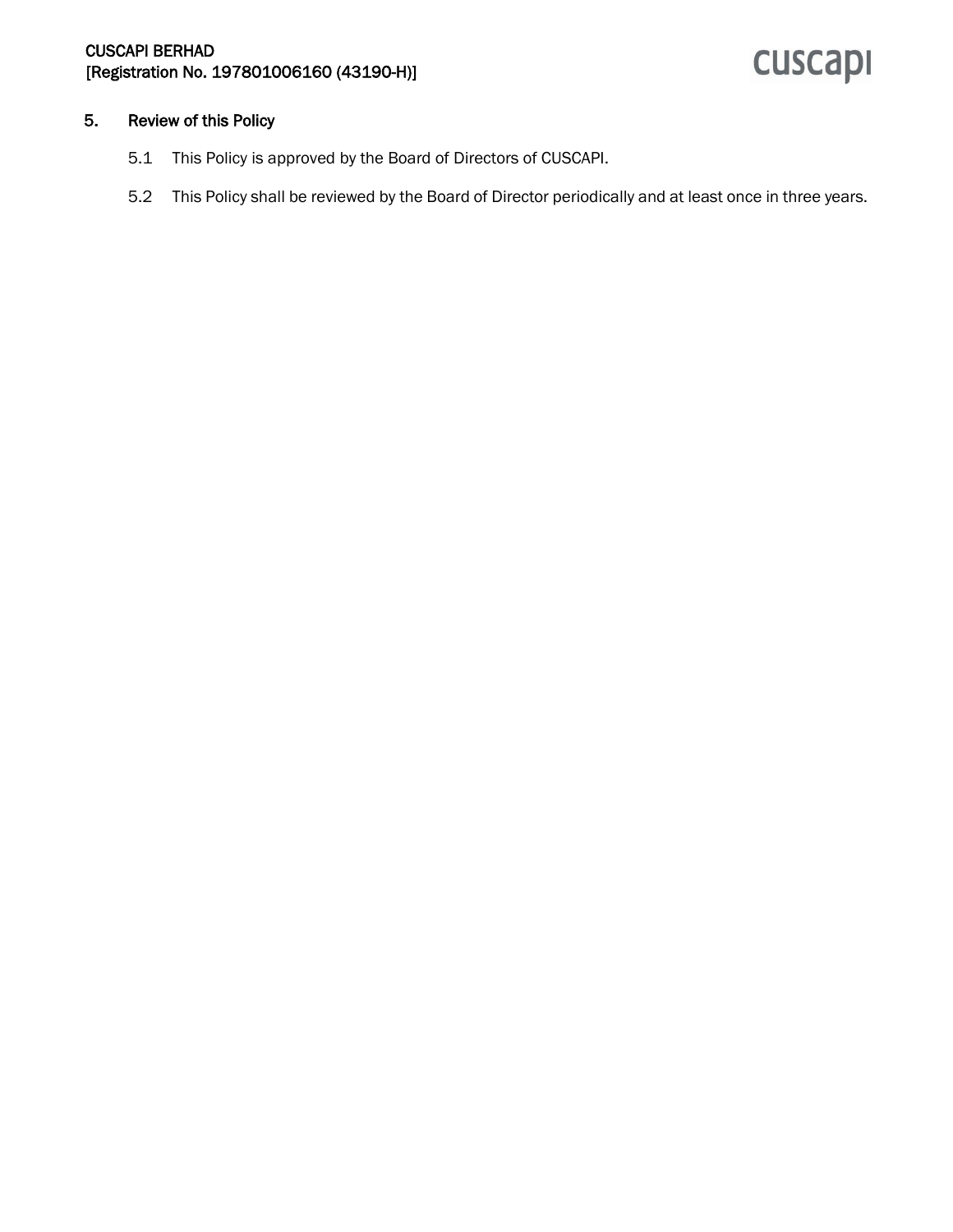#### APPENDIX C – Policy on Business Incentives

#### 1. Introduction and Scope

This Policy on Business Incentives (this "BI Policy" or this "Policy") is part of, and shall be read together with, the Group's Anti-Bribery and Anti-Corruption Policy.

This Policy is established by CUSCAPI to set out the principles for the use of business incentives in relation to the Group's businesses in all countries of operations.

This Policy applies to the Group's Internal Stakeholders and any business incentives provided or received by the Group.

#### 2. Introduction to Business Incentives

Business incentives: Business incentives such as rewards, rebates, discounts, referral fees, or commissions are business tools commonly used in sales and marketing or for a referral to new business opportunities or business relationships. Business incentives are generally provided at an entity-to-entity level in relation to parties involved in a formal business relationship.

#### 3. CUSCAPI Group's Policies on Business Incentives

- 3.1 Generally, business incentives shall be appropriate, reasonable, and proportionate to the business objectives intended to be achieved, without it constituting or potentially constituting a bribe.
- 3.2 Business incentives provided by the Group shall consider the following:
	- (a) business incentives do not deviate excessively from industry or market practice or rate;
	- (b) business incentives do not incentivise the recipient's unethical business conduct;

#### 3.3 Specific prohibition and situations

- 3.3.1 Internal Stakeholders are prohibited from receiving business incentives at individual capacity. Business incentives received from the Group's business counterparties shall belong to the Group.
- 3.3.2 Business incentives provided by the Group shall only be paid and addressed to the entity for whom the business incentives are intended (i.e. they shall not be paid or addressed to other individuals).
- 3.3.3 Kickback or similar arrangements are prohibited across the Group's businesses.
- 3.3.4 Business incentives, whether provided or received by the Group, shall not be formulated via a "side agreement" which is:
	- i. intended to circumvent the main agreement;
	- ii. entered into with the representative(s) of the principal(s) of the main agreement (i.e. where the representative owes an obligation to the principal); and